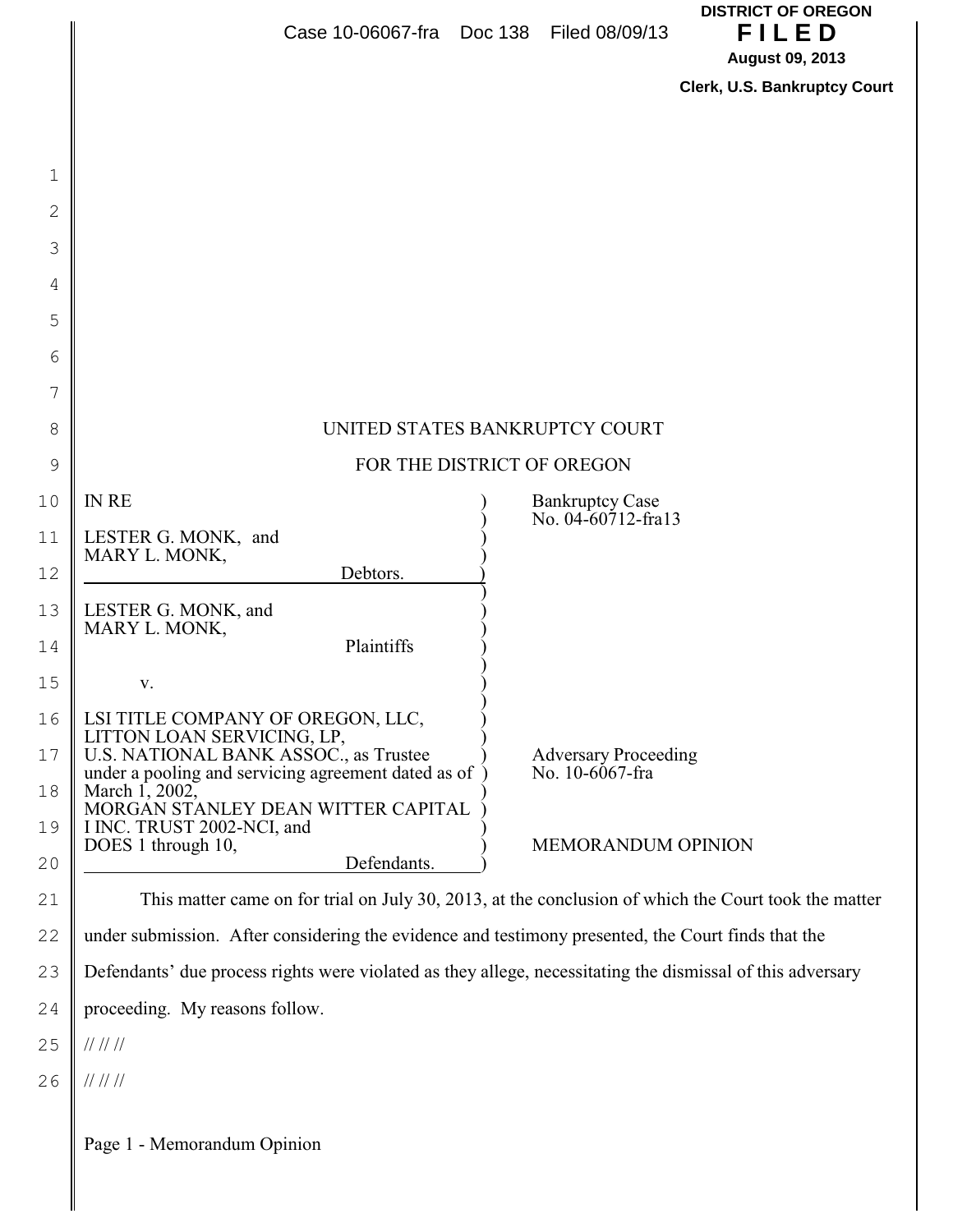#### BACKGROUND

A. Debtors' Bankruptcy Case.

1

2

3

4

5

6

7

8

Debtors (Plaintiffs herein) filed a bankruptcy petition under chapter 13 on February 4, 2004. Debtors listed on Schedule D a claim held by PCFS Mortgage Resources secured by Debtors' personal residence in Selma, Ore. PCFS thereafter filed a proof of claim (#10) in the amount of \$112,809. Debtors' chapter 13 plan was filed on February 19, 2004 and provided for a \$150 per month payment through the Trustee to cure a pre-petition default to PCFS of \$6,000 and also provided for the payment of ongoing mortgage payments directly to PCFS. The Plan was confirmed by order entered March 30, 2004.

9 10 11 12 13 14 15 16 17 18 19 During this time, the Trustee had attempted to obtain documentation from PCFS of its security interest and evidence of perfection. When PCFS failed to respond, the Trustee filed an objection to PCFS's \$112,809 claim on the basis that the proof of claim did not include a copy of the security agreement and evidence of perfection. The objection was in the form of a self-executing order and notice thereof which gave PCFS 32 days either to send the requested documentation to the Trustee or to file a written request for hearing. Failure to respond in the manner required would result in the claim being "[d]isallowed in full." The objection/order was delivered to PCFS at the address listed in its proof of claim. No response was made and no appeal was filed to the order disallowing the claim. The Debtors continued in chapter 13, completed all required plan payments, and obtained an order of discharge on March 15, 2007. The case was closed on April 10, 2007. The Trustee's Final Account and Report discloses that no payments were made by the Trustee to PCFS on its arrearage claim.

20 B. The Adversary Proceeding.

21 22 23 24 25 On February 10, 2010, Debtors filed a motion to reopen their bankruptcy case in order to reinstate the automatic stay to prevent foreclosure of their residence and to file an adversary proceeding. The case was reopened on February 12 to allow the adversary proceeding to be filed and thereafter closed. This adversary proceeding was filed seeking several remedies, and a preliminary injunction preventing the complained of foreclosure was entered, after notice and hearing.

26 // // //

Page 2 - Memorandum Opinion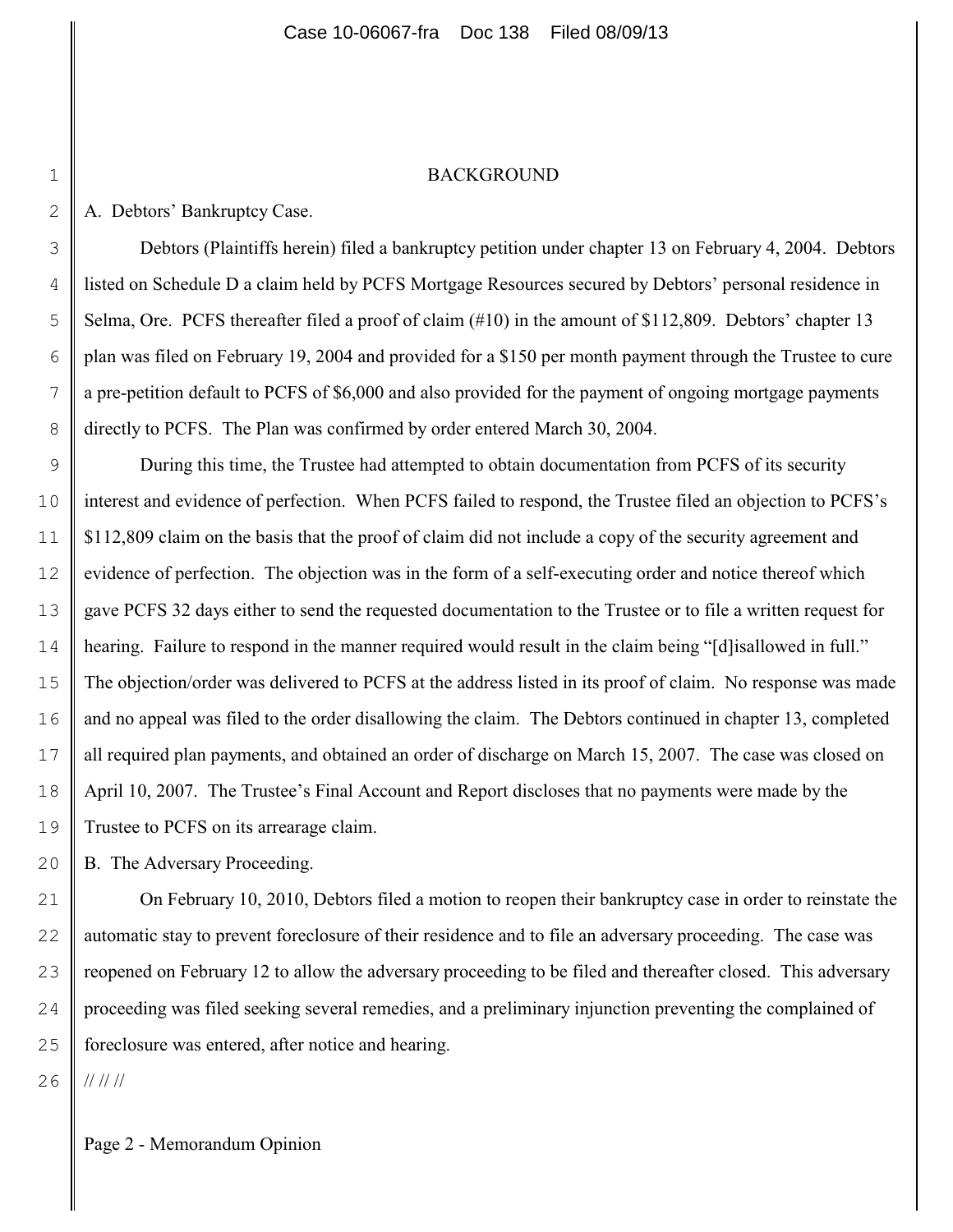## Complaint

1

2

3

4

5

6

7

8

9

10

11

19

The Complaint alleges that after the Debtors' discharge was entered, Defendant Litton, the successor to PCFS, began calling the Debtors demanding that they pay the debt that had been discharged in the Chapter 13 case and threatened to accelerate the loan if payment in full of all arrearages was not made. Thereafter, Litton extended an offer of a loan modification and Debtors, fearful of losing their home, signed the loan modification agreement.

Debtors made payments to Litton after the August 31, 2007 loan agreement, but were unable to make all the payments that Litton claims were owed. In June 2009, Litton began contacting the Debtors about alleged arrearages and again threatened foreclosure. Debtors demanded that Litton cease its unlawful collection efforts and requested information from Litton regarding the debt it was collecting, including an accounting.

12 13 14 15 16 17 18 On October 26, 2009, Defendant LSI Title Company (LSI) sent Debtors a Trustee's Notice of Sale, with the foreclosure sale set for March 4, 2010. Debtors dispute the amount due as well as LSI's claim that it is the trustee under the trust deed and entitled to conduct the foreclosure. Debtors contend that the foreclosure sale violates the Discharge Order entered in their bankruptcy case and does not conform to Oregon law regarding advertisement of trust deeds by advertisement and sale. The Complaint contains a number of claims, including sanctions for violation of the discharge injunction and stripping of the lien securing Defendant's claim.

### DISCUSSION

20 21 22 23 24 25 26 The Court made certain rulings during the course of this litigation in response to the Defendants' motions to dismiss and for summary judgment, including a holding that, under the facts of this case, due to PCFS's claim being disallowed in full, its lien was thereafter void at discharge pursuant to 11 U.S.C. § 506(d). (See doc. ## 52 and 119). That ruling was interlocutory in nature, subject to a possible final judgment in favor of Plaintiffs. In the course of reviewing the evidence as part of the Defendants' motion and Plaintiffs' cross-motion for summary judgment, the Court determined that there remained a genuine issue of material fact regarding the sufficiency of the court's notice to PCFS of the Trustee's objection to claim and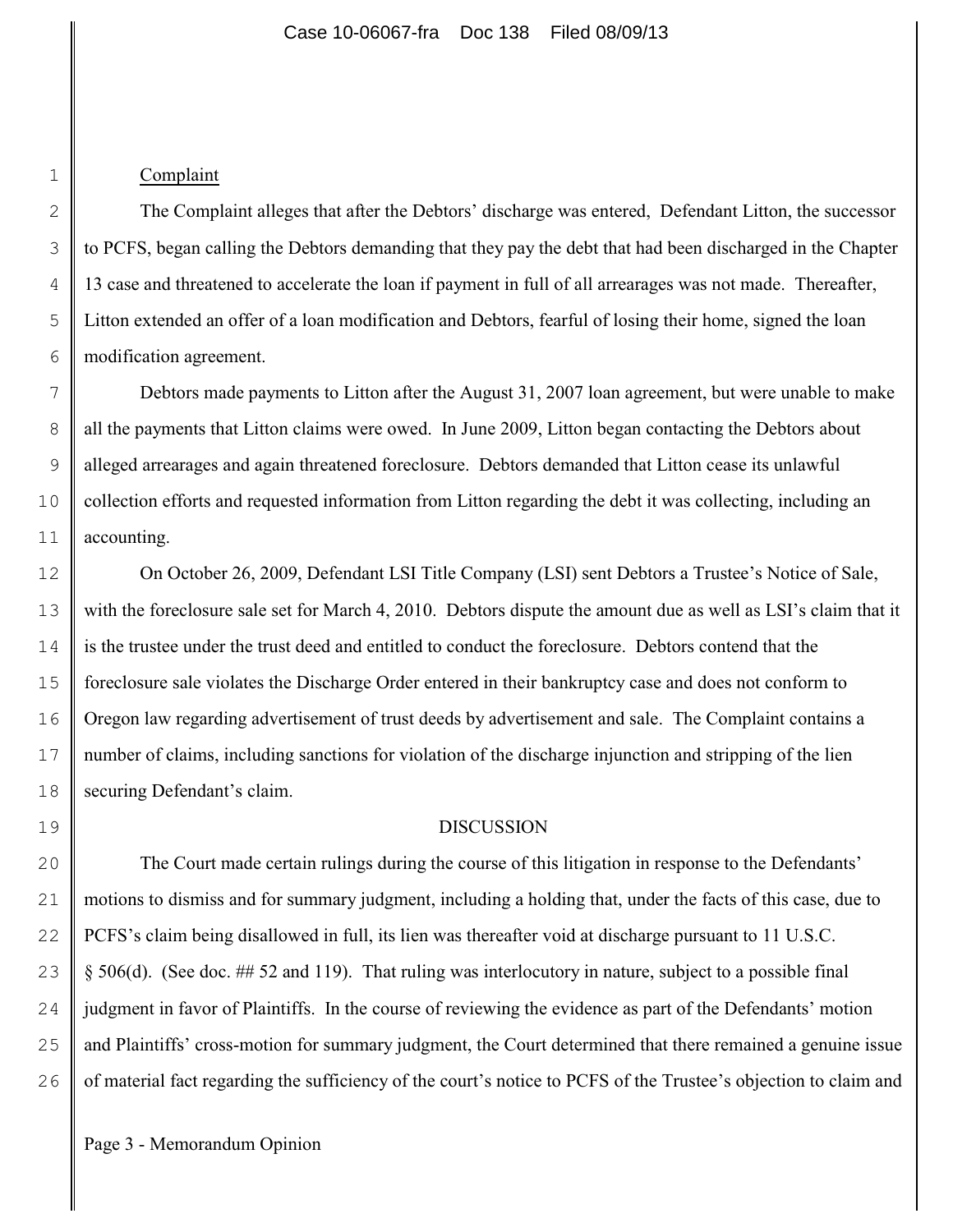resulting order denying that claim. The Plaintiffs' cross-motion for summary judgment was denied on that basis, and trial was scheduled on that matter prior to considering the claims asserted by Plaintiffs.

A. Service of the Objection to Claim was Inadequate

Objections to claim are governed by Fed.R.Bankr.R.  $3007<sup>1</sup>$  Rule  $3007(a)$  provides that "[a] copy of the objection with notice of the hearing thereon shall be mailed or otherwise delivered to the claimant, the debtor or debtor in possession, and the trustee at least 30 days prior to the hearing."<sup>2</sup> An objection to claim is a contested matter, governed by Rule 9014. Rule 9014(b) requires that a motion initiating a contested matter be served in the manner provided for service of a summons and complaint by Rule 7004. Since the claimant in this matter was a corporation, service of the objection by mail was governed by Rule 7004(b)(3):

Upon a domestic or foreign corporation....by mailing a copy of the [objection] to the attention of an officer, a managing or general agent, or to any other agent authorized by appointment or by law to receive service of process....

The Trustee's objection was mailed to PCFS at "PCFS Mortgage Resources, 309 Vine Street ML 175D,

Cincinnati, OH 45202," the address provided by PCFS on its filed proof of claim.<sup>3</sup> It was not addressed to

the attention of any officer or individual. In short, the service did not comply with Rules 9014 and 7004.

It has been argued in other courts that an objection to claim is not subject to Rules 9014(b) and 7004, and that notice by mail under Rule 3007(a) is sufficient.*See In re Anderson*, 330 B.R. 180 (Bankr. S.D.Tex.

 $^1$  All references herein, unless otherwise specified, to a "Rule" are to the Federal Rules of Bankruptcy Procedure.

 $2\degree$  The rule contemplates that a hearing will be set more than 30 days out as soon as the objection is received. Local practice provides that no hearing will be had unless the claimant affirmatively responds to the objection. Had the creditor in this case responded to the Trustee's objection to proof of claim, a hearing would have been conducted. This procedure is consistent with the Bankruptcy Code. See Code § 102(1)(B).

<sup>3</sup> Service to this address was made pursuant to Local Bankruptcy Rule 3007-1 and Local Bankruptcy Form 763, which require use of the current filed address. However, Federal Rules 9014 and 7004 govern service of an objection to claim, and no local rule can contradict the Federal Rules by replacing the service locations in Federal Rule 7004. *See In re Gordon*, 2013 WL 1163773, slip op. at 4 (Bankr. D.Nev. 2013)(cites to Fed.R.Bankr.P. 9029 which provides that a local bankruptcy rule cannot be inconsistent with the Federal Rules of Bankruptcy Procedure).

Page 4 - Memorandum Opinion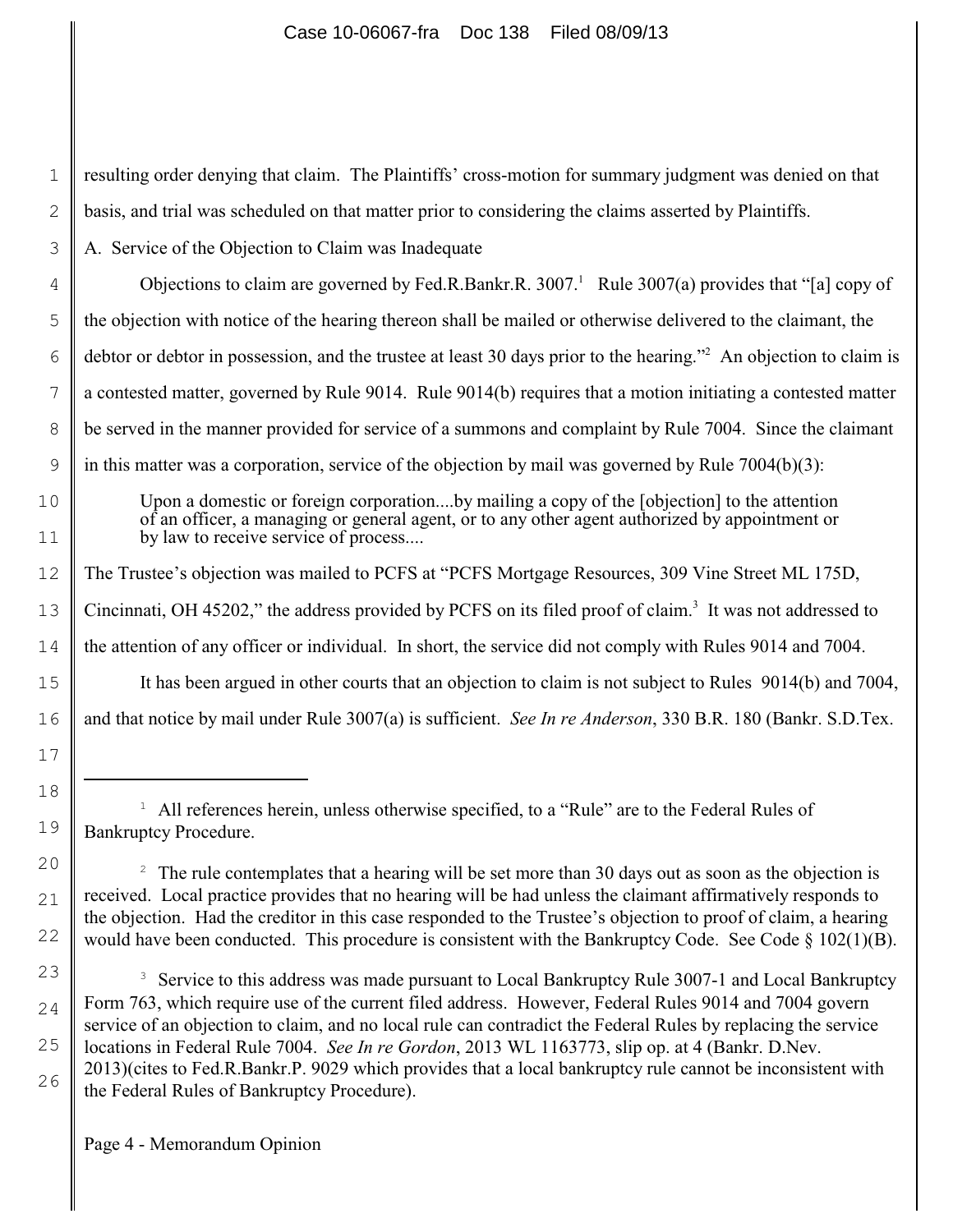1 2 3 4 5 6 7 8 9 10 11 12 13 14 15 16 17 18 19 20 21 22 23 24 2005; *In re State Line Hotel, Inc.*, 323 B.R. 703 (9th Cir. BAP 2005).<sup>4</sup> Rule 9014(a) provides that "[i]n a contested matter not otherwise governed by these rules, relief shall be requested by motion...." Rule 9014(b) specifies how service of that motion shall be made: pursuant to Rule 7004. The *Anderson* and *State Line* opinions hold that an objection to claim is not commenced with a "motion," and is "otherwise governed by" Rule 3007, making service under Rule 7004 unnecessary. In essence, that even though an objection to claim may be a contested matter, Rule 9014(a) defers to Rule 3007 regarding notice of an objection to claim. This Court disagrees with the reasoning in the *Anderson* and vacated *State Line Hotel* opinions. The better reasoning is found in *In re Levoy*, 182 B.R. 827 (9th Cir. BAP 1995), a Bankruptcy Appellate Panel opinion decided before *State Line Hotel*, which this Court finds to be the controlling opinion in this Circuit. Fed.R.Bankr.P. 3007 does not provide the manner for service of the objection to a proof of claim. However, the rule's Advisory Committee Note states: "The contested matter initiated by an objection to a claim is governed by rule 9014...." Fed.R.Bankr.P. 9014, which pertains to contested matters, in turn, makes applicable the service provisions of Fed.R.Bankr.P. 7004. *Id.* at 834. In essence, Rule 9014(b) provides the manner in which service of the objection to claim should be made, while Rule 3007(a) supplements that provision by providing more specific information about who should receive notice of the hearing and when. Rule 3007 is not a substitute for service of the objection to claim. The fact that a claim objection is initiated by an objection rather than a motion does not remove the matter from the service requirements of Rule 9014(b). B. Defendants Did Not Receive Due Process Due process requires "notice reasonably calculated, under all the circumstances, to apprise interested parties of the pendency of the action and afford them an opportunity to present their objections." *Mullane v. Central Hanover Bank & Trust Co.*, 339 U.S. 306, 314 (1950). Defendants have the initial burden to establish a prima facie error in service. *In re Villar*, 317 B.R. 88, 94 (9th Cir. BAP 2004). That burden was satisfied because the proof of service of the objection to claim establishes on its face that service was not made pursuant to Rule 7004(b)(3). However, "[t]he standards for service on individuals and corporations are

25

26

<sup>&</sup>lt;sup>4</sup> The *State Line Hotel* opinion was thereafter vacated as moot by the Court of Appeals. 242 Fed.Appx. 460, 2007 WL 1961935 (9th Cir. 2007).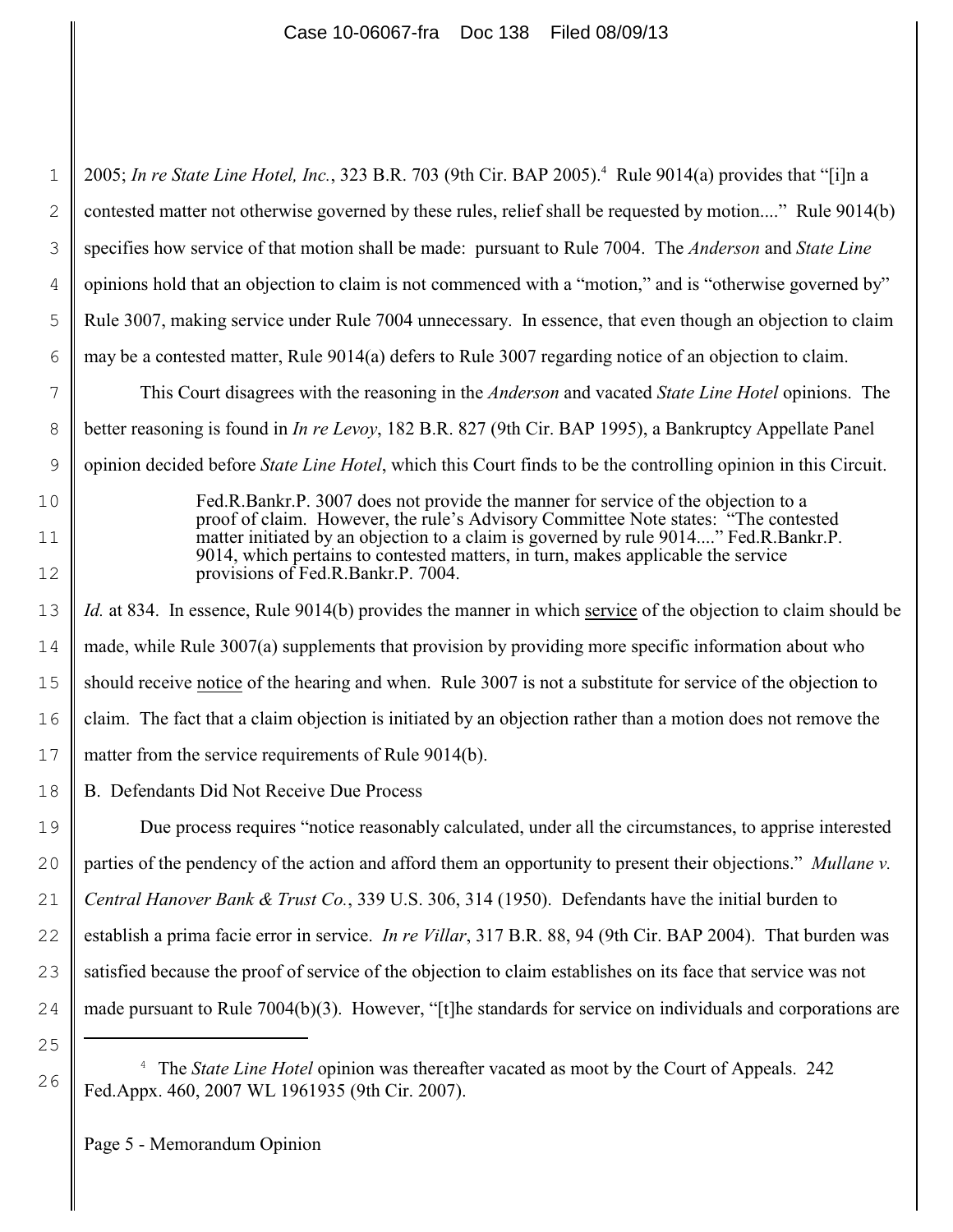to be liberally construed to further the purpose of finding personal jurisdiction in cases where the party has received *actual notice."* Id. *(italics in original).* In *Villar*, the Panel found that due process was lacking because service of the motion did not comply with Rule 7004 and that defective service deprived the intended recipient of its due process rights.

5 6 7 8 9 10 11 12 13 14 15 16 17 18 Plaintiffs' evidence established that the notice, which was unquestionably mailed to PCFS's address, was not returned, thus demonstrating that PCFS had actual notice of the objection. The inference is a fair one, and consistent with the so-called "mailbox rule," which holds that a document duly mailed is presumed to have been received, absent evidence of its return or some other misadventure. The Court can conclude from the evidence before it that the Trustee's objection found its way to PCFS and, perhaps, that some employee of PCFS opened the envelope and may have become aware of its contents. However, "[a] presumption that the mail was received by [PCFS] does not include the presumption that the [notice of objection to claim] was received by an officer or authorized agent. Only if the notice is 'directed to a corporation and the attention of an officer or agent as identified in Rule 7004(b)(3)' can it be considered to have been received by a person who is charged with responding to the service." *Villar* at 94 (internal citation omitted). Because there is no evidence, either actual or presumptive, that a party charged with responding to service received actual notice prior to entry of the order denying the claim, the defective service deprived PCFS of its due process rights. The order disallowing PCFS's proof of claim was therefore void *ab initio*. *Levoy*, 182 B.R. at 833.

### **CONCLUSION**

20 21 22 23 24 25 26 Since the order disallowing the claim was void, the lien was not avoided by the bankruptcy. The holder of a lien on a debtor's property may act after a case is closed to enforce the lien, and may enter into an agreement modifying the debt or the lien securing it. Defendants' actions after the plan was confirmed and the Debtors received their discharge and the case was closed did not violate the discharge injunction. Plaintiffs are not, therefore, entitled to any of the relief sought in their amended complaint, which must be dismissed. Defendants are entitled to their reasonable costs and attorney fees, as provided for in the // // //

1

2

3

4

19